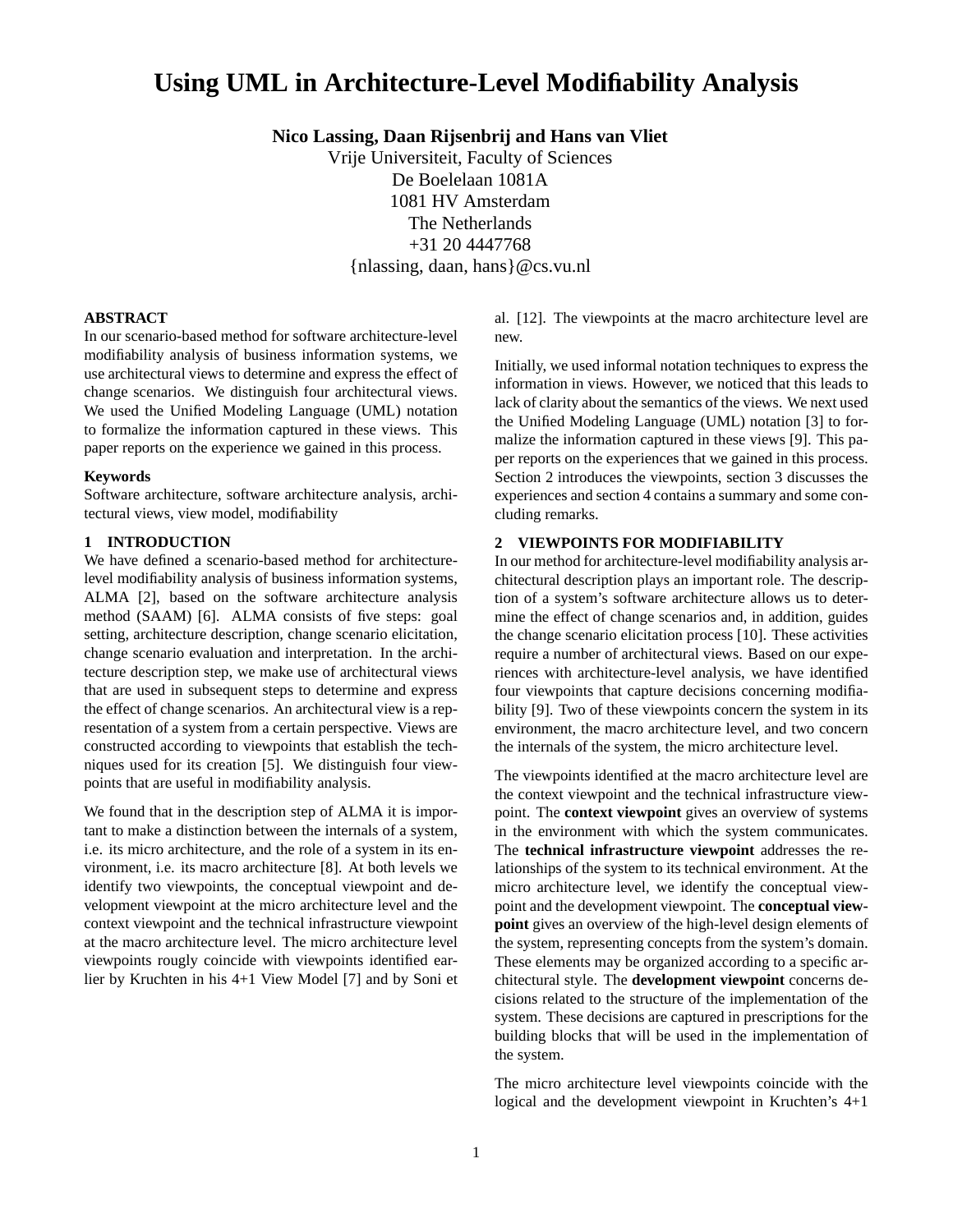View Model [7] and the conceptual and the code architecture identified by Soni et al. [12]. The macro architecture viewpoints were not identified before and are discussed in this section. A more elaborate treatment can be found in [9].

## **Context View**

The context viewpoint gives an overview of the system and the systems in its environment with which it communicates. This communication can take the form of file transfer, a shared database or 'call/return' (see [4]). In the analysis this view is used to assess which systems have to be adapted to implement a change scenario. This view also includes an identification of the owners of the various systems, which is useful for determining who is involved in the changes brought about by a change scenario. Figure 1 gives an overview of the concepts used in a context view and their notation technique.

SYSTEM. A system is a collection of components organized to accomplish a specific function or set of functions. A system is depicted using the standard UML-notation for a component with the stereotype «system».

SHARED DATABASE. A shared database is a database that is used by several systems. The type of dependency this exposes is that when adaptations to one of the systems using this database requires (structural) adaptations to this database, other systems may have to be adapted as well. The notation for a shared database is the symbol for a data store with the stereotype «shared». The fact that a system uses the database is indicated through a dashed arrow (UML-notation for dependencies).

OWNER. An owner is an organizational unit financially responsible for the development and management of a system, or simply put the entity that has to pay for adaptations to the system. Ownership is an important notion with respect to modifiability, because the involvement of different owners in adaptations complicates the required changes (for a more elaborate treatment of this topic see [8]). The owner of a system or shared database is indicated as an attribute of the object.

FILE TRANSFER. File transfer denotes that one system (asynchronously) tranfers information to another system using a file. The dependency created by this type of communication mostly concerns the structure of the files transferred: if the structure of the information exchanged between the systems changes, the file structure has to be adapted, requiring the systems to be adapted as well. Another type of dependency is the technology/protocol used for transferring the file. File transfer between two systems is depicted using a directed link with stereotype «file transfer».

CALL/RETURN. A call/return relationship between systems denotes that one system calls one or more of the procedures of another system. This entails direct communication between systems. This type of relationship brings about a number of dependencies. They include the technology used, the structure of the parameters and, additionally, the systems have to be able to 'find' and 'reach' each other. A call/return relationship between systems is depicted using a directed link with stereotype «call/return».

## **Technical Infrastructure View**

The technical infrastructure viewpoint contains an overview of the dependencies of the system on elements of the technical infrastructure (operating system, database management system, etc.). The technical infrastructure is often shared by a number of systems within an organization. Common use of infrastructural elements brings about dependencies between these systems: when a system owner decides to make changes to elements of the technical infrastructure, this may affect other systems as well.

Additional dependencies are created when an organization decides to define a standard for the technical infrastructure. Such a standard prescribes the products to be used for infrastructural elements like the operating system, middleware, etc. A standard is often defined to make sure that systems function correctly in an environment in which the infrastructure is shared, but, at the same time, it limits the freedom of the individual owners to choose the products to be used for their systems. These influences are also captured in this viewpoint.

Figure 2 gives an overview of the concepts used in a technical infrastructure view and their notation technique.

DEPLOYMENT ELEMENT. A deployment element is a unit of a software system that can be deployed autonomously. A deployment element is represented using the UML-notation for a component with stereotype «deployment».

STANDARD. Standards prescribe the use of certain deployment elements. A standard is represented by the UMLnotation for a package with stereotype «standard». Elements that are prescribed by this standard are indicated with a dashed arrow.

DEPENDENCY. A dependency exists between two elements if changes to the definition of one element may cause changes to the other [3]. A dependency between two deployment elements is indicated using the standard UML notation for dependency, i.e. a dashed arrow.

NODE. A node is a computer on which a number of deployment elements are physically located. A node is represented using the standard UML notation for node, i.e. a shaded rectangle.

## **Example: Dutch Tax Department**

One of the case studies that we conducted concerns a system at the Dutch Tax Department. We performed architecture analysis for the system that will be used by Dutch Customs to process supplementary declarations. Figure 3 shows the context view of this system. The figure shows that supple-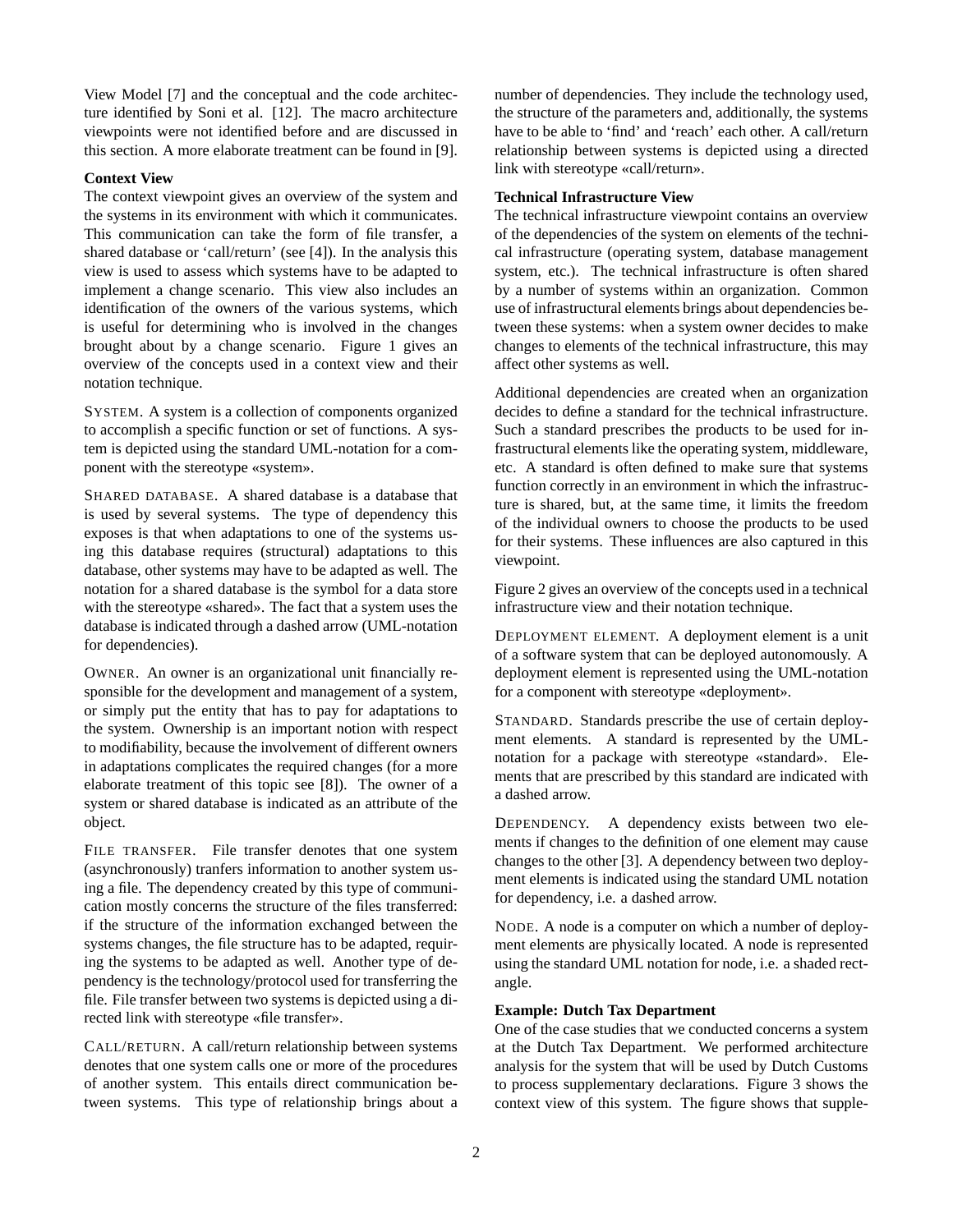

Figure 1: (a) Concepts of the context viewpoint and (b) their notation technique



Figure 2: (a) Concepts of the TI viewpoint and (b) their notation technique



Figure 3: The context view of the system for processing supplementary declarations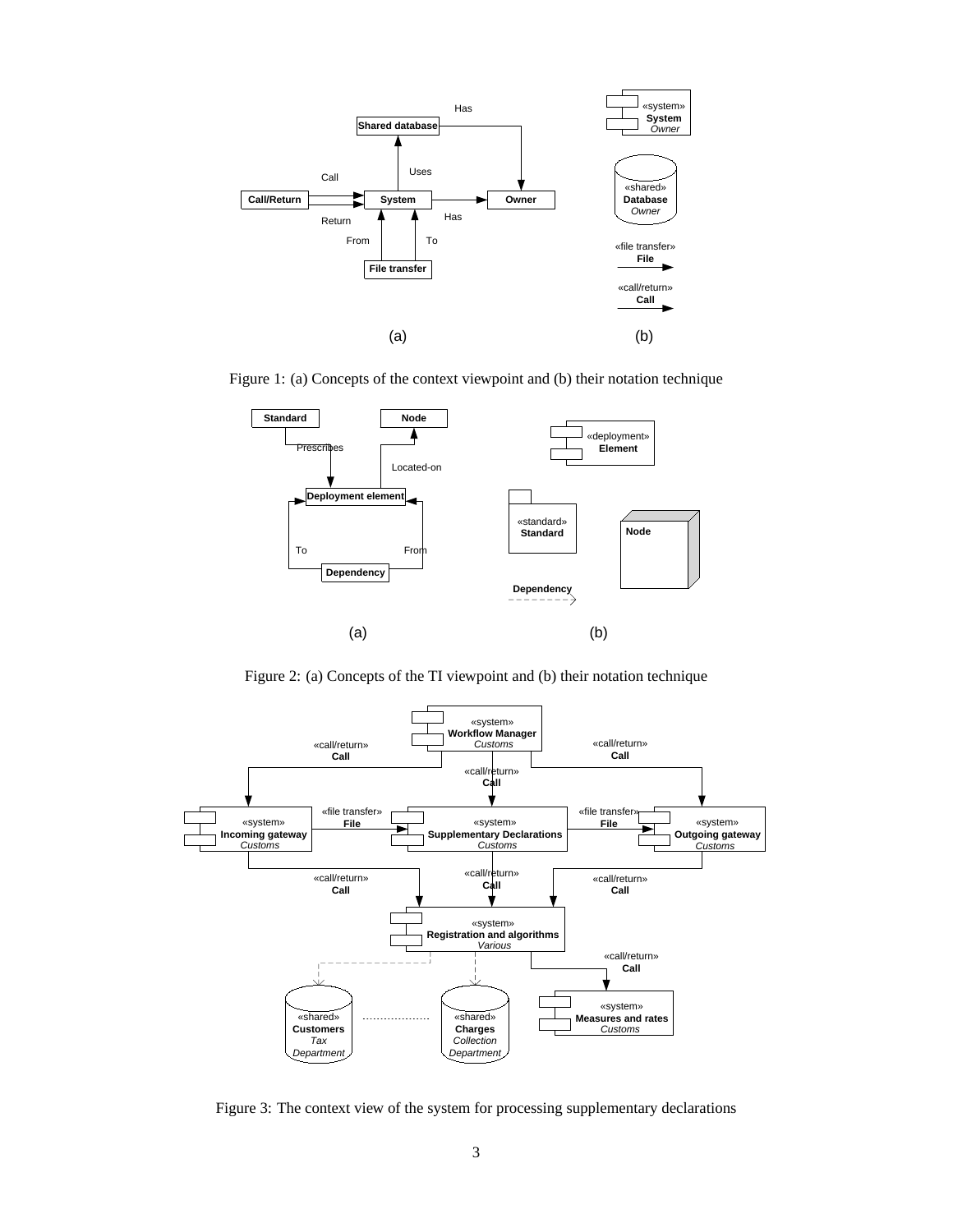

Figure 4: The technical infrastructure view of the system for processing supplementary declarations

mentary declarations that are submitted by clients are collected at the incoming gateway system. This systems converts the declarations to a generic format and transfers them to the system 'supplementary declarations'. The declarations are then processed and messages are sent to clients through the outgoing gateway system. This process is controlled by a workflow manager and the systems make use of a number of common data sources and algorithms.

Figure 4 shows part of the technical infrastructure view of the system. This figure only shows the workstations of the system, the complete view also addresses application servers and database servers. Although this view concerns the same system, it focuses on a different aspect resulting in a completely different figure. It shows that there are several infrastructural elements with a number of dependencies between them. The OCX run-time files, for instance, are dependent on the operating system used. If the operating system changes, the OCX run-time files may need to be replaced too. This influences the system's modifiability.

#### **3 EXPERIENCES WITH UML**

When formalizing our viewpoints using UML, we gained a number of experiences. These are discussed in this section.

## **Defined Semantics**

The main reason why we chose to use UML to describe the viewpoints was that we experienced that the informal notation techniques we used before resulted in lack of clarity about the concepts used in these viewpoints. The lines and boxes used in this informal notation proved to be open for

misinterpretation. Using UML meta models to describe the concepts of the viewpoints forced us to consider and define their semantics explicitly.

Formalizing the context viewpoint, for example, revealed that not only systems have owners, but that databases have owners as well. We had not considered this before.

#### **Detail versus Precision**

A system's software architecture is an abstraction of the system. At the software architecture level a high-level description of the software architecture is created. This means that not all aspects of the system are specified down to the smallest detail. Using a formalized notation technique such as UML for architectural description may suggest that these details are included. We should be careful not to confuse *precision* with *detail*. Using UML leads to architectural models with *precisely* defined semantics; we can be precise about concepts without going into their details.

In the conceptual architectural view of a system, for instance, the high-level design elements of the system and their connectors are captured [9]. At that level, we do not concern ourselves with the details of the communication that takes place between the components distinguished; those are addressed at lower levels.

#### **Symbol Overload**

In general, software architecture has to do with components. A widely used definition of software architecture is 'the structure or structures of the system, which comprise soft-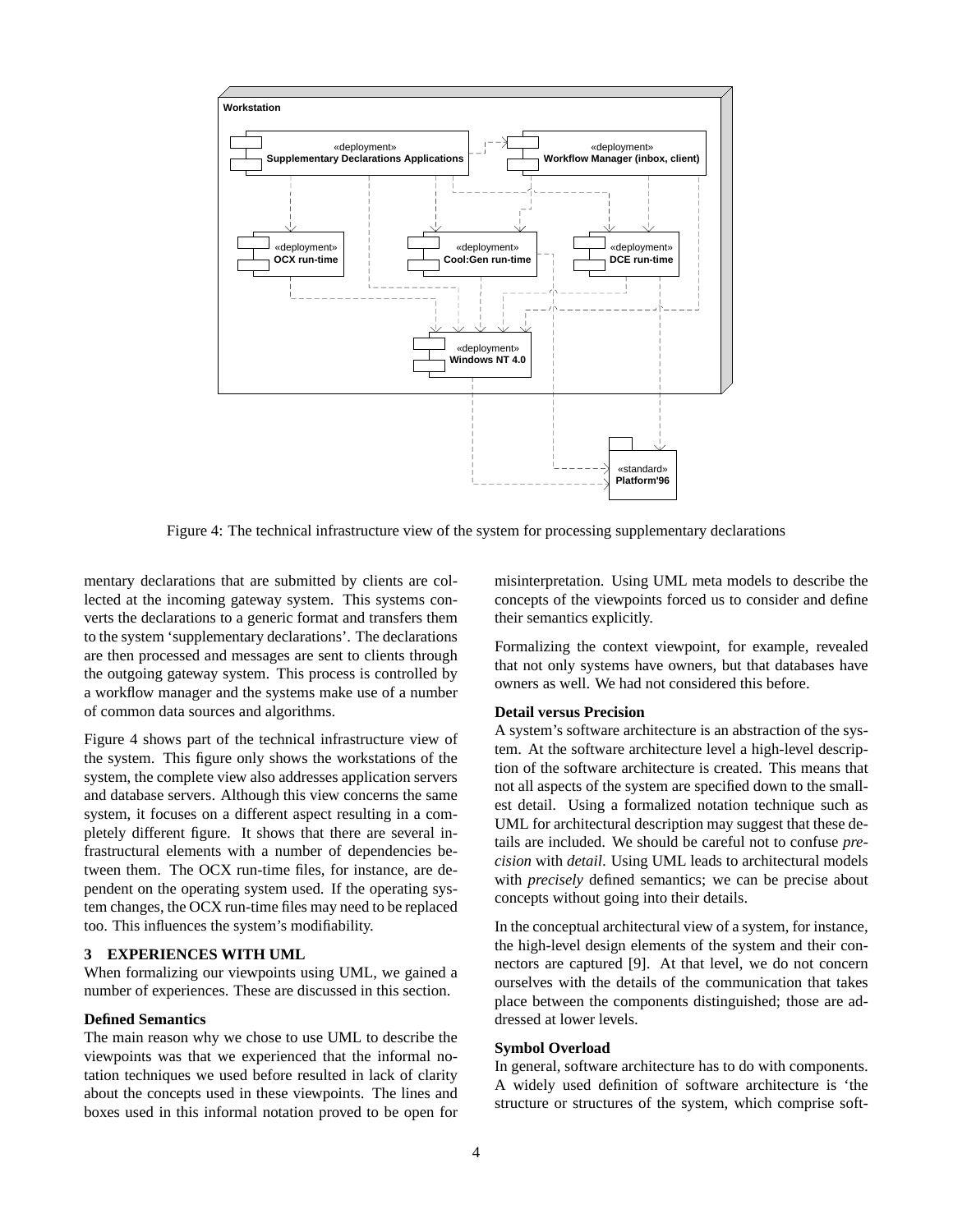

Figure 5: Conceptual view of the system for processing supplementary declarations

ware components, the externally visible properties of those components, and the relationships among them' [1]. Most architectural 'structures' or 'views' include the notion of *component*, although of a different meaning. All of the viewpoints that we identified for modifiability analysis include some kind of 'component'. At the macro architecture level, for instance, the context view includes systems as components and the technical infrastructure view includes deployment elements as components. UML includes a single symbol to represent components. This symbol is used in all views to represent components in their different meanings. Different pictorial elements for different types of 'component' would increase the legibility of the various views.

#### **Architectural Styles**

Architectural styles are an important tool to communicate the rationale that is used for a system. Architectural styles include among others a pipe-and-filter architecture and a blackboard architecture [11]. One of the downsides of UML is that it does not provide any facilities for showing that a system follows a specific architectural style.

For instance, for the system 'supplementary declarations' at the Dutch Tax Department a pipe-and-filter architecture is used for processing declarations. In UML notation this leads to the model shown in Figure 5. This model shows that there are four components that communicate in some way with each other. However, it is not apparent from this figure that these components are organized using a pipe-and-filter style. This has to be pointed out in the textual description that accompanies this view.

#### **Suitability for Stakeholders**

One of the reasons for using software architecture is that it is a vehicle for stakeholder communication [1]. Stakeholders include both technical people such as designers and developers, and non-technical people such as clients and possibly future users. The nature of UML models is mostly technical. A relevant question is whether such technically oriented architectural models are suitable for all stakeholders. Perhaps, another notation technique is more suitable for communicating the architecture to the non-technical stakeholders.

## **4 CONCLUSIONS**

In the method for architecture-level modifiability analysis that we advocate, four viewpoints are used to capture the information required. We used the UML to formalize the notation technique for these viewpoints. This paper discusses the experiences we gained in this process.

We experienced that formalizing the viewpoints using UML is useful, because it forces us to consider the semantics of the concepts used. The downside of UML is that it does not provide any facilities for representing architectural styles. With respect to the notation techniques provided by UML, we experienced that the nature of UML diagrams may suggest detail that is not yet present at the architecture level. In addition, we found that it may be confusing that some symbols are used in a number of viewpoints representing different concepts. And finally, we found that UML diagrams may not be appropriate for all stakeholders in a system's software architecture.

### **ACKNOWLEDGEMENTS**

This research is mainly financed by Cap Gemini Netherlands.

## **REFERENCES**

- [1] L. Bass, P. Clements, and R. Kazman. *Software Architecture in Practice*. 1998. Addison Wesley, Reading, MA.
- [2] P. O. Bengtsson, N. Lassing, J. Bosch and H. van Vliet. *Analyzing software architectures for modifiability*. Technical Report HK-R-RES–00/11-SE, Högskolan Karlskrona/Ronneby. 2000.
- [3] M. Fowler. *UML Distilled: A Brief Guide to the Standard Object Modeling Language*, 2nd edn. Addison Wesley, Reading, MA. 1999.
- [4] V. Gruhn and U. Wellen. Integration of heterogenous software architectures - an experience report. In: P. Donohoe, ed. *Software architecture: Proceedings of the First Working IFIP Conference on Software Architecture (WICSA1)*, pages 437–454, Kluwer Acadamic Publishers, Dordrecht, The Netherlands. 1999.
- [5] IEEE. *IEEE Recommended Practice for Architecture Description*. IEEE Std 1471, 2000.
- [6] R. Kazman, G. Abowd and L. Bass. Scenario-Based analysis of software architecture. *IEEE Software* 13(6): 47–56, 1996.
- [7] P. Kruchten. The 4+1 view model of architecture. *IEEE Software* 12(6): 42–50, 1995.
- [8] N. Lassing, D. Rijsenbrij and H. van Vliet. Towards a broader view on software architecture analysis of flexibility. In *Proceedings of the 6th Asia-Pacific Software*